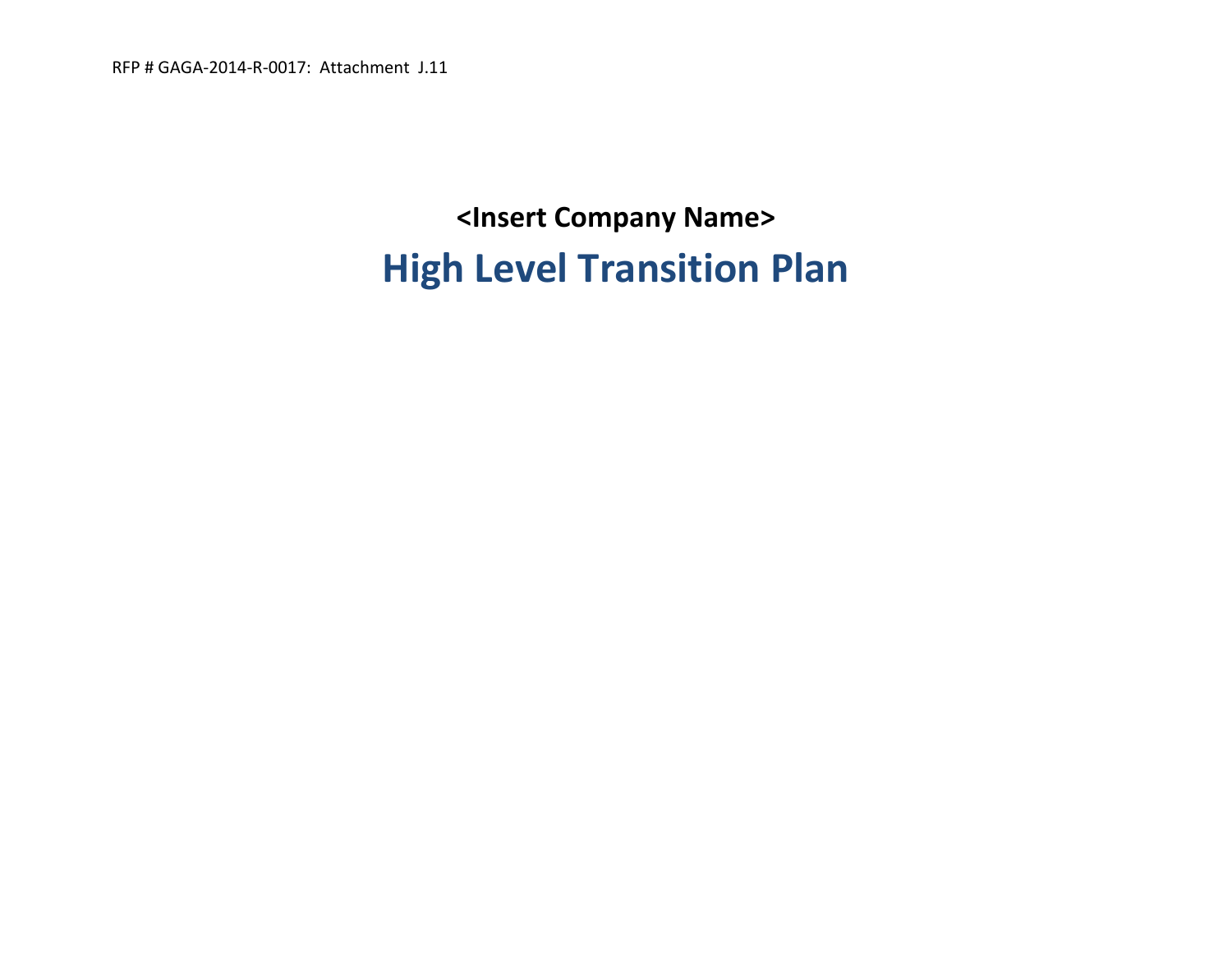**1 - Describe below the proposed approach for transitioning system support, maintenance and eventual customization/development activities from your staff to DCPS resources** 

**2 – Describe below skills and technology needed by DCPS resources to gain full maintenance and development autonomy based on the proposed solution** 

**3 – If available, provide one or two sample(s) of past transition experience and describe challenges your team faced and how you were able to address them**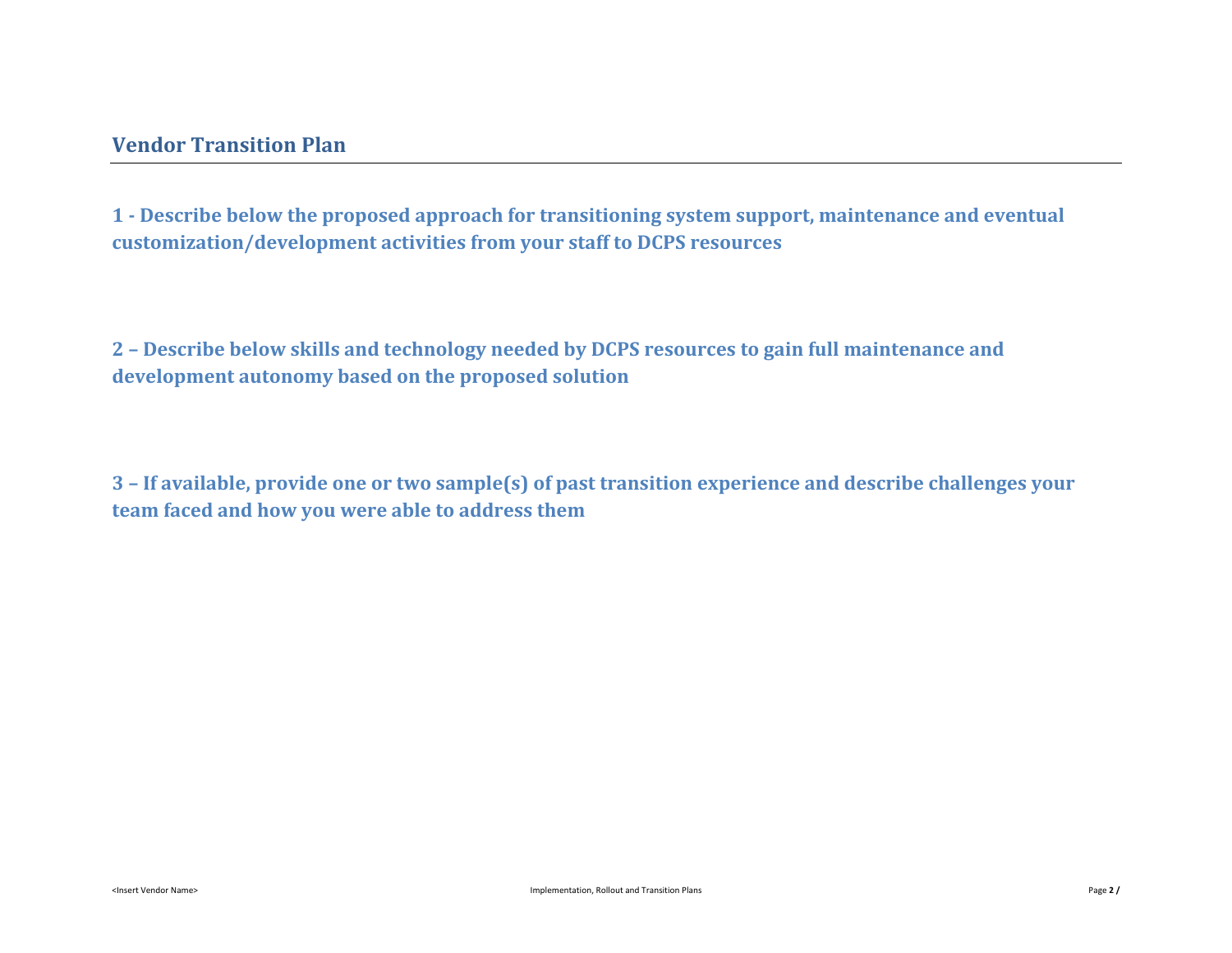## **Vendor's Proposed Transition Phases and Activities**

| <b>Items</b>      | <b>Expected Outcome</b>                                        | <b>Start Time</b>    | <b>End Time</b>    | <b>Vendor Responsibility</b>               | <b>District Responsibility</b>             |
|-------------------|----------------------------------------------------------------|----------------------|--------------------|--------------------------------------------|--------------------------------------------|
| <b>Phase Name</b> | Provide proposed<br>intended outcome for<br>the proposed phase | Insert start<br>date | Insert end<br>date | $\mathcal{L}$                              |                                            |
| <b>Task Name</b>  | Provide proposed<br>intended outcome for<br>the proposed task  |                      |                    | Describe Vendor role &<br>responsibilities | Describe Vendor role &<br>responsibilities |
|                   |                                                                |                      |                    |                                            |                                            |
|                   |                                                                |                      |                    |                                            |                                            |
|                   |                                                                |                      |                    |                                            |                                            |
|                   |                                                                |                      |                    |                                            |                                            |
|                   |                                                                |                      |                    |                                            |                                            |
|                   |                                                                |                      |                    |                                            |                                            |
|                   |                                                                |                      |                    |                                            |                                            |
|                   |                                                                |                      |                    |                                            |                                            |
|                   |                                                                |                      |                    |                                            |                                            |
|                   |                                                                |                      |                    |                                            |                                            |
|                   |                                                                |                      |                    |                                            |                                            |
|                   |                                                                |                      |                    |                                            |                                            |
|                   |                                                                |                      |                    |                                            |                                            |
|                   |                                                                |                      |                    |                                            |                                            |
|                   |                                                                |                      |                    |                                            |                                            |
|                   |                                                                |                      |                    |                                            |                                            |
|                   |                                                                |                      |                    |                                            |                                            |
|                   |                                                                |                      |                    |                                            |                                            |
|                   |                                                                |                      |                    |                                            |                                            |
|                   |                                                                |                      |                    |                                            |                                            |
|                   |                                                                |                      |                    |                                            |                                            |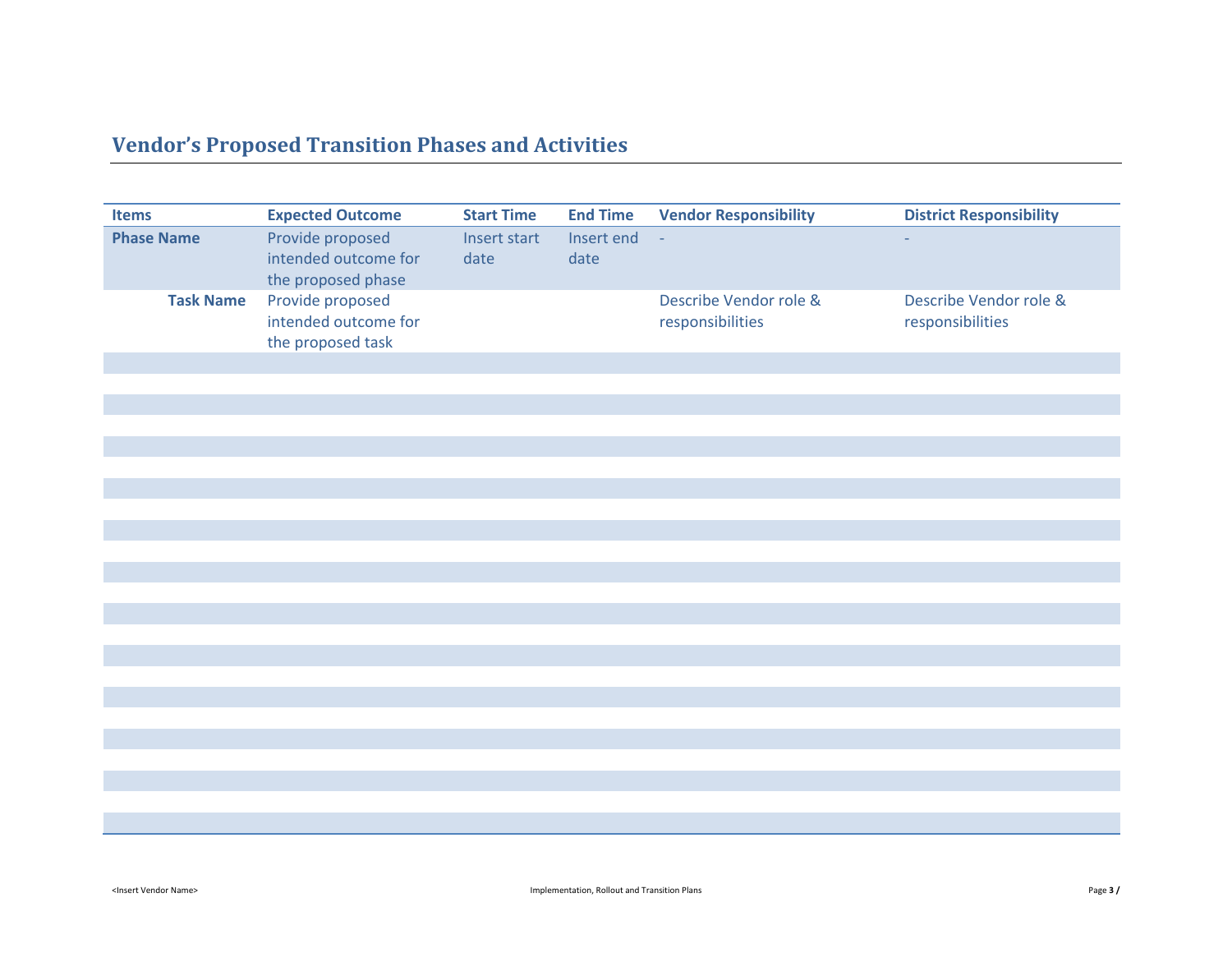**Visual Representation of Vendors Proposed Transition Timeline** 

<Copy/Paste Visual Timeline>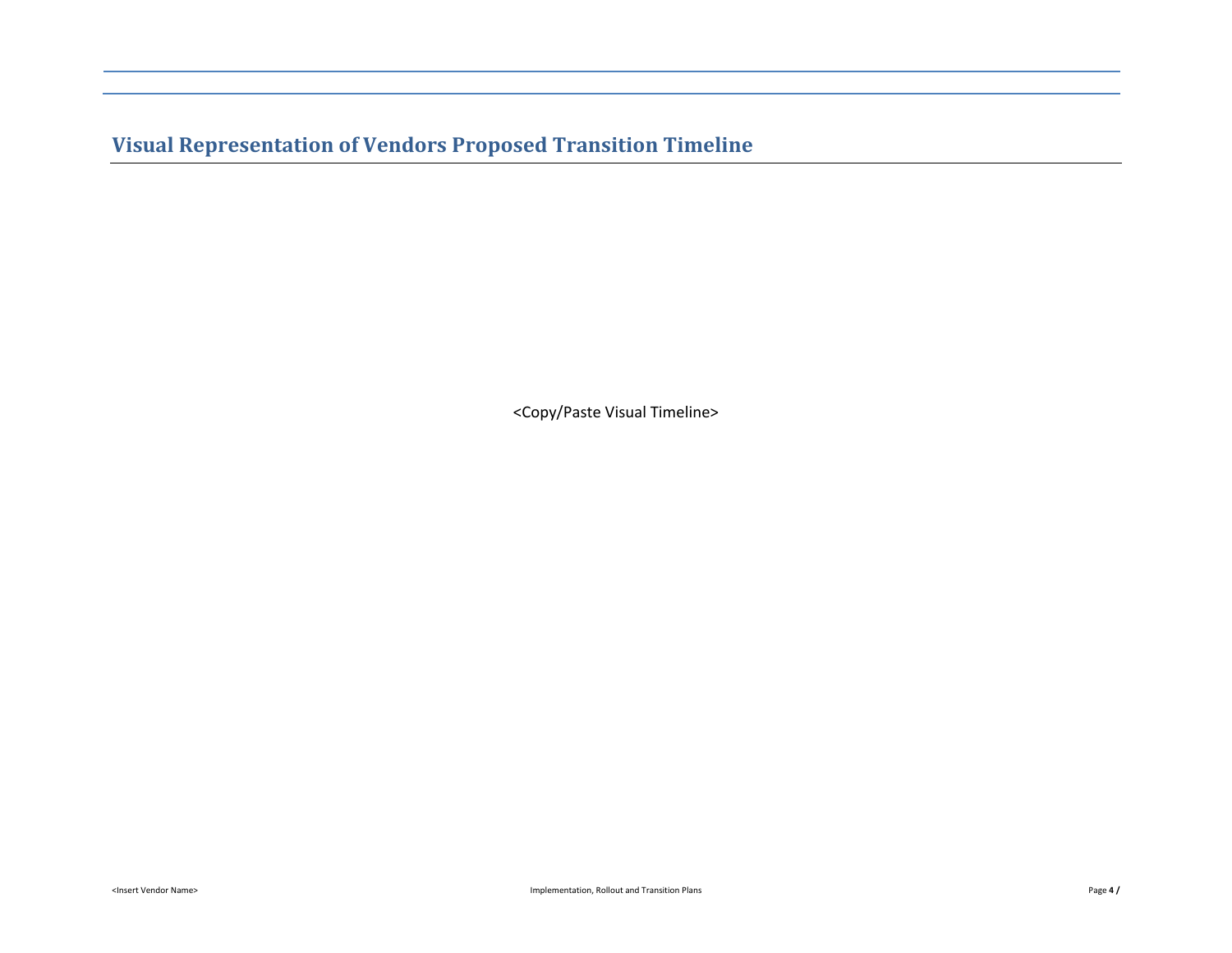| <b>Sheet name</b>   | Description                                                                                              |
|---------------------|----------------------------------------------------------------------------------------------------------|
| Contents            | This sheet                                                                                               |
| Instructions        | Detailed instructions on how to fill out this sheet and how this part of your proposal will be evaluated |
| General             | System wide specifications, features, and base approach                                                  |
| Customizability     | Specific ways in which the system should be able to be customized                                        |
| Technical           | Database, middle tier, and front end technology considerations, security criteria                        |
| Student Information | Aspects of core student information tracking (eg demographics, program tracking, RTI, etc)               |
| Reporting           | Reporting criteria both ad hoc and standard/canned reports                                               |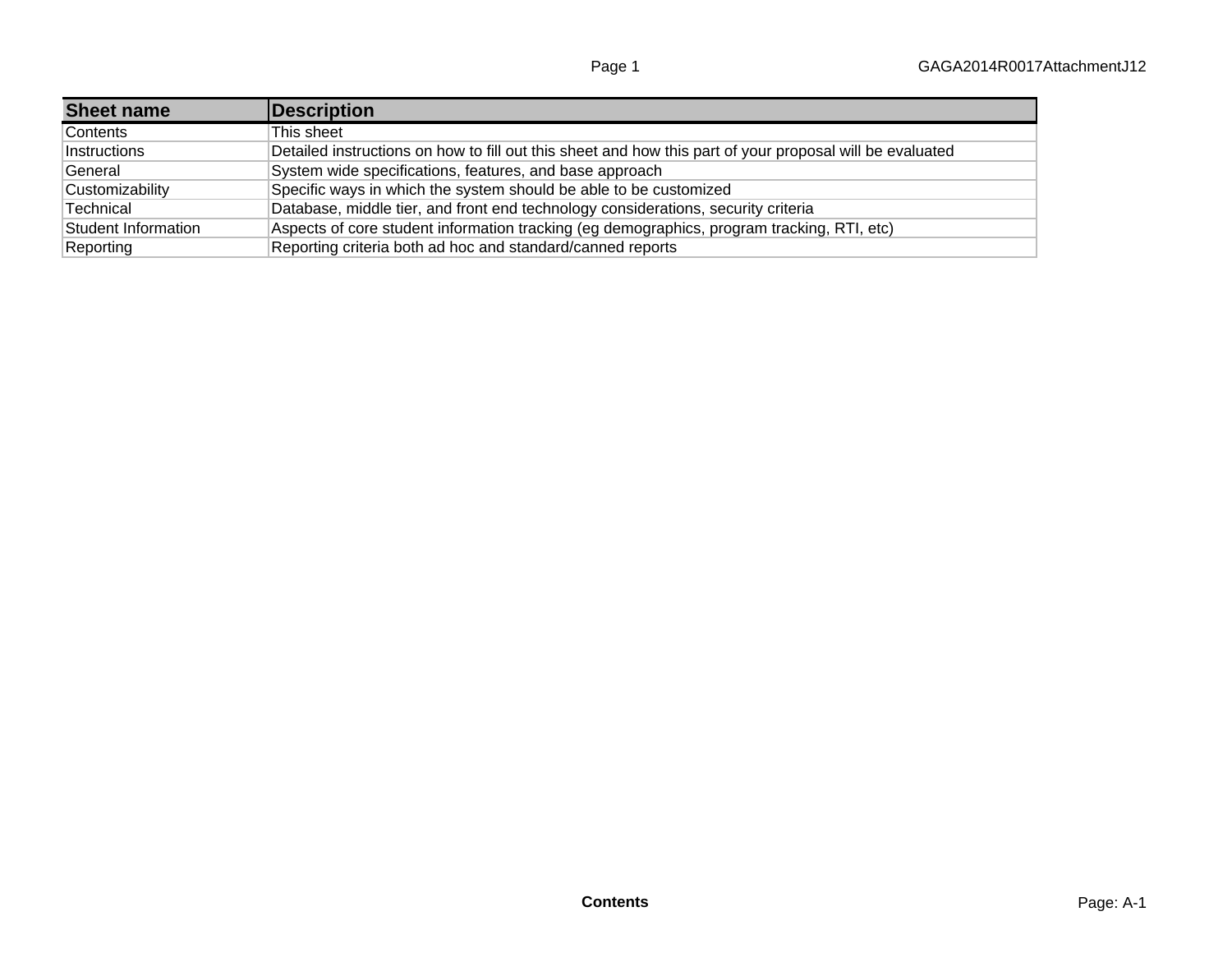|                                                                                                                                 | <b>Office of Contracting &amp;</b><br>Pro<br><b>Procurement</b><br>duc<br>Ser                                                                                                                                                                                                                                                                                                                                                                                                                                                                                                                                                                                                                                                                                                                                                                                                                                                                                                                                                                                                                                            |
|---------------------------------------------------------------------------------------------------------------------------------|--------------------------------------------------------------------------------------------------------------------------------------------------------------------------------------------------------------------------------------------------------------------------------------------------------------------------------------------------------------------------------------------------------------------------------------------------------------------------------------------------------------------------------------------------------------------------------------------------------------------------------------------------------------------------------------------------------------------------------------------------------------------------------------------------------------------------------------------------------------------------------------------------------------------------------------------------------------------------------------------------------------------------------------------------------------------------------------------------------------------------|
|                                                                                                                                 | Government of the<br><b>District of Columbia</b>                                                                                                                                                                                                                                                                                                                                                                                                                                                                                                                                                                                                                                                                                                                                                                                                                                                                                                                                                                                                                                                                         |
|                                                                                                                                 | <b>COST / PRICE DISCLOSURE CERTIFICATION</b>                                                                                                                                                                                                                                                                                                                                                                                                                                                                                                                                                                                                                                                                                                                                                                                                                                                                                                                                                                                                                                                                             |
|                                                                                                                                 | RFP Number: ___________________________Closing Date: ___________________________                                                                                                                                                                                                                                                                                                                                                                                                                                                                                                                                                                                                                                                                                                                                                                                                                                                                                                                                                                                                                                         |
|                                                                                                                                 |                                                                                                                                                                                                                                                                                                                                                                                                                                                                                                                                                                                                                                                                                                                                                                                                                                                                                                                                                                                                                                                                                                                          |
|                                                                                                                                 |                                                                                                                                                                                                                                                                                                                                                                                                                                                                                                                                                                                                                                                                                                                                                                                                                                                                                                                                                                                                                                                                                                                          |
| Supply and Services Contracts, December 1984, as amended).                                                                      | (please print name and title of offeror's authorized signatory) hereby certifies that, to the best of my<br>knowledge, the cost and pricing data (i.e. at the time of price agreement this certification represents<br>that all material facts of which prudent buyers and sellers would reasonably expect to affect price<br>negotiations in any significant manner) submitted was accurate, complete, and current as of<br>(date of RFP closing or conclusion of negotiations as appropriate).<br>The undersigned further agrees that it is under a continuing duty to update cost or pricing data<br>through the date that negotiations, if any, with the District are completed. The undersigned further<br>agrees that the price, including profit or fee, will be adjusted to exclude any significant price<br>increases occurring because the cost or pricing data was inaccurate, incomplete or not current. (See<br>D.C. Procurement Regulations, 27 DCMR, Chapter 6, Section 699, Chapter 16, Section 1624; and<br>Section 32 of the Standard Contract Provisions for Use with District of Columbia Government |
| Signed:                                                                                                                         |                                                                                                                                                                                                                                                                                                                                                                                                                                                                                                                                                                                                                                                                                                                                                                                                                                                                                                                                                                                                                                                                                                                          |
| Title:<br><u> 1989 - Johann John Stein, markin film yn y breninnas y breninnas yr y breninnas yr y breninnas yr y breninnas</u> |                                                                                                                                                                                                                                                                                                                                                                                                                                                                                                                                                                                                                                                                                                                                                                                                                                                                                                                                                                                                                                                                                                                          |
|                                                                                                                                 |                                                                                                                                                                                                                                                                                                                                                                                                                                                                                                                                                                                                                                                                                                                                                                                                                                                                                                                                                                                                                                                                                                                          |
|                                                                                                                                 |                                                                                                                                                                                                                                                                                                                                                                                                                                                                                                                                                                                                                                                                                                                                                                                                                                                                                                                                                                                                                                                                                                                          |
| <u> 1989 - Johann Stoff, amerikansk politiker (* 1908)</u>                                                                      |                                                                                                                                                                                                                                                                                                                                                                                                                                                                                                                                                                                                                                                                                                                                                                                                                                                                                                                                                                                                                                                                                                                          |
|                                                                                                                                 |                                                                                                                                                                                                                                                                                                                                                                                                                                                                                                                                                                                                                                                                                                                                                                                                                                                                                                                                                                                                                                                                                                                          |
| Phone:                                                                                                                          |                                                                                                                                                                                                                                                                                                                                                                                                                                                                                                                                                                                                                                                                                                                                                                                                                                                                                                                                                                                                                                                                                                                          |
| Fax:                                                                                                                            |                                                                                                                                                                                                                                                                                                                                                                                                                                                                                                                                                                                                                                                                                                                                                                                                                                                                                                                                                                                                                                                                                                                          |
|                                                                                                                                 |                                                                                                                                                                                                                                                                                                                                                                                                                                                                                                                                                                                                                                                                                                                                                                                                                                                                                                                                                                                                                                                                                                                          |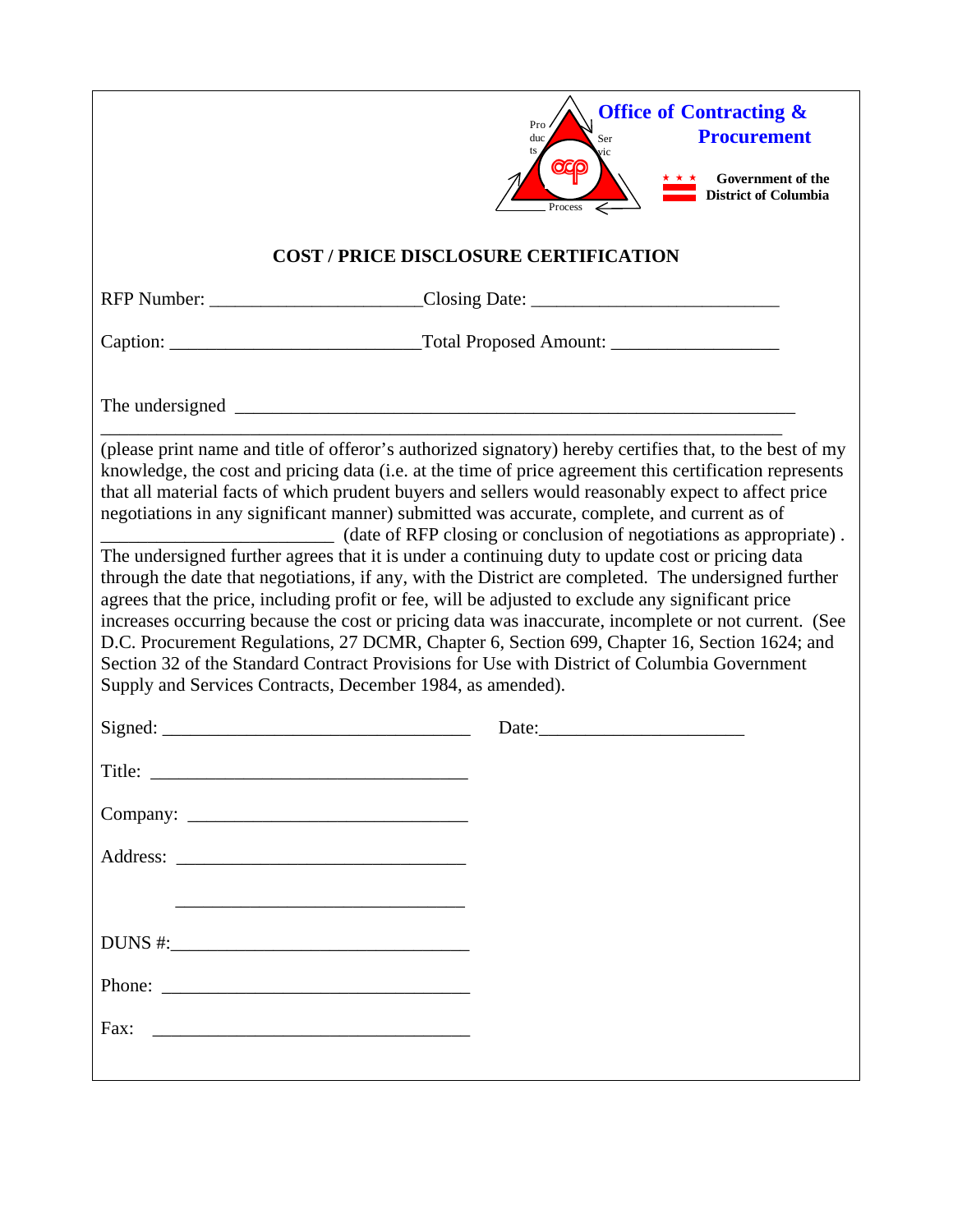### **COST/PRICE DATA REQUIREMENTS**

#### **1. GENERAL INFORMATION:**

- 1.1 Offerors submitting cost/price proposals, in response to a District Request For Proposal (RFP), sole source procurement, change order, or contract modification exceeding \$500,000 in total value, must include a complete cost and pricing data breakdown (i.e., data that is verifiable and factual) for all costs identified in the proposal, and relevant to the performance of the contract. The requirement for submission of cost or pricing data is met when all accurate cost or pricing data reasonably available to the Offeror has been submitted, either actually, or by specific identification, to the District. If not available at the time of submission, as later information comes into the Offeror's possession, it should be promptly submitted to the District in a manner that clearly demonstrates its relationship to, and effect on, the Offeror's cost/price proposal. This requirement continues up to the date of final agreement on price and/or other issues, as agreed upon between the parties.
- 1.2 There is a clear distinction between submitting cost or pricing data and merely making available books, records and other documents without identification or context. By submitting a cost/price proposal, the Offferor, if selected for negotiation, grants the Contracting Officer, or an authorized representative, the right to examine, at any time before award, those books, records, documents, and other types of factual information, regardless of form or whether such supporting information is specifically referenced or included in the proposal as a basis for pricing, that will permit an adequate evaluation of the proposed cost/price.
- 1.3 The cost/price proposal will represent the offeror's understanding of the RFP's requirements and the offeror's ability to organize and perform those requirements effectively and efficiently. The evaluation of the Offeror's cost/price proposal will be based on an analysis of the realism and completeness of the cost data, the conformity of the cost to the offeror's technical data and the proposed allocation of labor-hours and skill sets. Pertinent cost information, including but not limited to Defense Contract Auditing Agency (DCAA) and/or the Department of Labor (DOL) recommended rates for direct labor, overhead, general and administrative expense (G&A), etc., as necessary and appropriate, must be used to arrive at the most probable cost to be incurred by the Offeror. If the District considers the proposed costs to be unrealistic, the Offeror should adjust its proposed costs accordingly. Any inconsistency, whether real or apparent, between promised performance and cost or price should be explained in the cost/price proposal. The burden of proof for cost credibility rests with the Offeror.
- 1.4 The Offeror must submit its cost/price proposal in hard copy as well as on a diskette, which is in a format (i.e. MS Office, Lotus 1-2-3, etc.) specified and/or provided by the Agency Contracting Officer in the solicitation package. All cost/price proposals should provide a cost summary by all cost elements, cross-referenced to supporting documentation. See Table No. (1.4).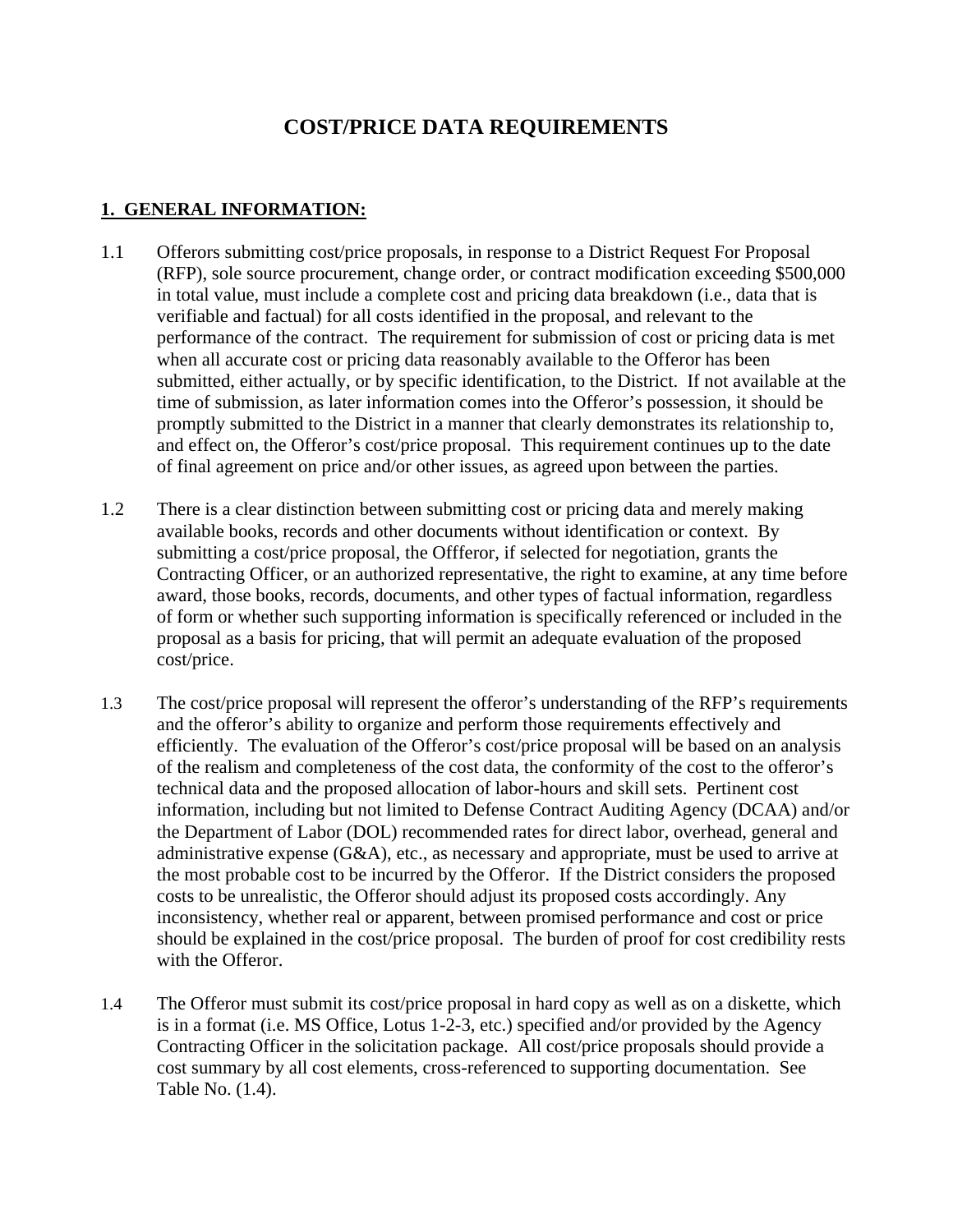- 1.5 The following information shall be included in this section, for the prime contractor and each proposed subcontractor:
	- (a) A properly completed "Cost/Price Disclosure Certification.'
	- (a) Identification of any estimates, along with the rationale and methodology used to develop them, including judgmental factors used in projecting future costs, based on known data, and the timing, nature and extent of any material contingencies.
	- (c) Disclosure of any other activities or likely events which could materially impact specific costs (i.e., existing large material and supply inventories, management/ownership changes, new technologies, collective bargaining agreements, etc.)
	- (d) Disclosure of any and all awarded and pending contracts with the District of Columbia, including contract number(s), amount, type (fixed price, cost reimbursement, etc.), agency, and a brief description of services.
	- (e) Source of approval and the latest date of approval of the offeror's Accounting system.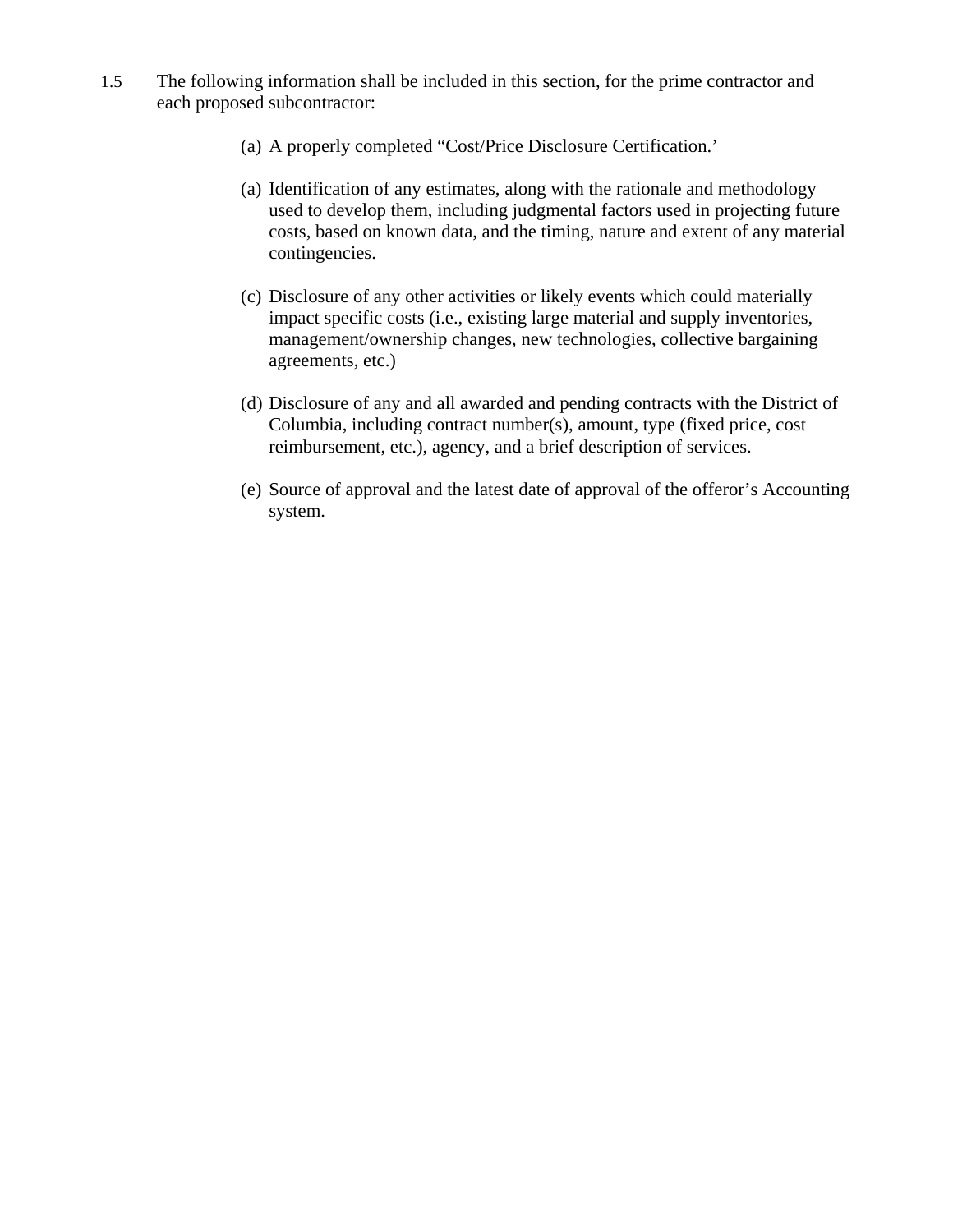**Table (1.4) Example Cost Summary Format** 

| <b>Cost Item</b>                       | <b>Task</b><br>$\mathbf{1}$ |                 | <b>Task</b><br>$\overline{2}$ |                          | <b>Task</b><br>3                        |                | <b>Task</b><br>4, etc. |   |                | <b>Base Year</b><br><b>Total</b> |                 |                |  |
|----------------------------------------|-----------------------------|-----------------|-------------------------------|--------------------------|-----------------------------------------|----------------|------------------------|---|----------------|----------------------------------|-----------------|----------------|--|
| Direct Labor                           | $\underline{\mathbf{R}}$    | $\underline{H}$ | $\overline{D}$                | $\underline{\mathbf{R}}$ | $\underline{H}$                         | $\overline{D}$ | $\underline{R}$        | H | $\overline{D}$ | $\underline{R}$                  | $\underline{H}$ | $\overline{D}$ |  |
| Categories                             |                             |                 |                               |                          |                                         |                |                        |   |                |                                  |                 |                |  |
| • Employee A                           |                             |                 |                               |                          |                                         |                |                        |   |                |                                  |                 |                |  |
| • Employee B                           |                             |                 |                               |                          |                                         |                |                        |   |                |                                  |                 |                |  |
| $\bullet$ Employee C                   |                             |                 |                               |                          |                                         |                |                        |   |                |                                  |                 |                |  |
| <b>Total Labor Hours</b>               |                             |                 |                               |                          |                                         |                |                        |   |                |                                  |                 |                |  |
| <b>Total Labor Dollars</b>             |                             |                 |                               |                          |                                         |                |                        |   |                |                                  |                 |                |  |
| Fringe Benefit                         |                             |                 |                               |                          |                                         |                |                        |   |                |                                  |                 |                |  |
| Labor Overhead *                       |                             |                 |                               |                          |                                         |                |                        |   |                |                                  |                 |                |  |
| <b>Total Direct Labor</b>              |                             |                 |                               |                          |                                         |                |                        |   |                |                                  |                 |                |  |
| <b>Other Direct Costs</b>              |                             |                 |                               |                          |                                         |                |                        |   |                |                                  |                 |                |  |
| • Equip. & Supplies                    |                             |                 |                               |                          |                                         |                |                        |   |                |                                  |                 |                |  |
| • Materials                            |                             |                 |                               |                          |                                         |                |                        |   |                |                                  |                 |                |  |
| • Travel                               |                             |                 |                               |                          |                                         |                |                        |   |                |                                  |                 |                |  |
| • Other                                |                             |                 |                               |                          |                                         |                |                        |   |                |                                  |                 |                |  |
| Subcontractors                         |                             |                 |                               |                          |                                         |                |                        |   |                |                                  |                 |                |  |
| $\bullet$ Sub A                        |                             |                 |                               |                          |                                         |                |                        |   |                |                                  |                 |                |  |
| $\bullet$ Sub B                        |                             |                 |                               |                          |                                         |                |                        |   |                |                                  |                 |                |  |
| ODC Overhead *                         |                             |                 |                               |                          |                                         |                |                        |   |                |                                  |                 |                |  |
| Total ODC &                            |                             |                 |                               |                          |                                         |                |                        |   |                |                                  |                 |                |  |
| Subcontractors                         |                             |                 |                               |                          |                                         |                |                        |   |                |                                  |                 |                |  |
| G&A                                    |                             |                 |                               |                          |                                         |                |                        |   |                |                                  |                 |                |  |
| Fee/Profit                             |                             |                 |                               |                          |                                         |                |                        |   |                |                                  |                 |                |  |
| <b>Total Price</b>                     |                             |                 |                               |                          |                                         |                |                        |   |                |                                  |                 |                |  |
| $H = H_{\alpha\alpha\beta\alpha\beta}$ | $D = D_{\alpha \pm \alpha}$ |                 |                               |                          | $D =$ Dellegg (Dete V Herrie – Dellegg) |                |                        |   |                |                                  |                 |                |  |

 $H =$  Hours  $R =$  Rate  $D =$  Dollars (Rate X Hours = Dollars)

*Note:Provide cost information similar to the above format for each option/out-year* 

*\* Note: Small, field-based trade providers typically have a labor or combined overhead cost components. Larger, more diversified providers may have separate labor, and/or ODC or combined overhead component.*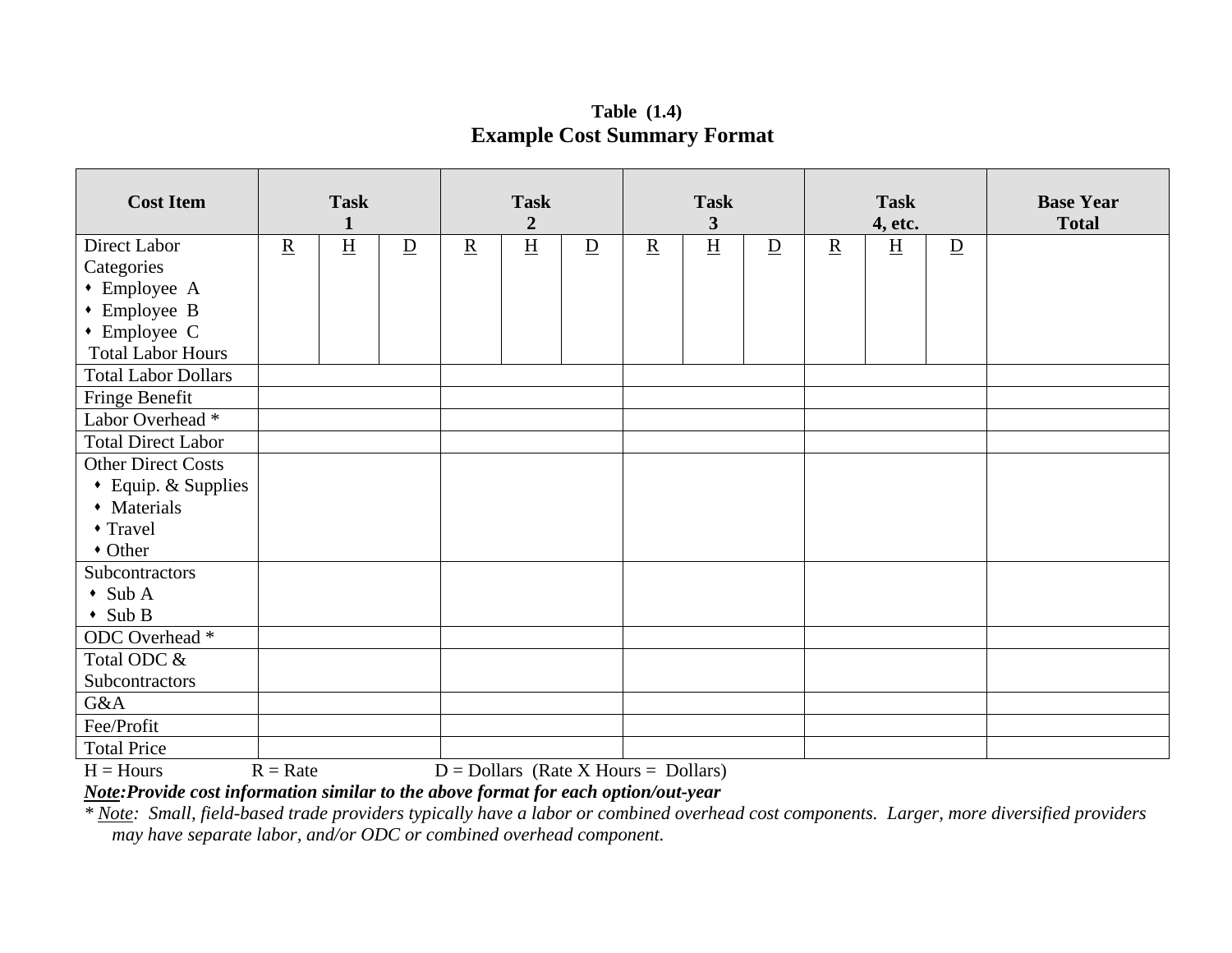#### **2. SUPPORTING COST DATA:**

- 2.1 The Offeror shall provide, for each cost element, a narrative description, in sufficient detail, to demonstrate price reasonableness, credibility and reliability. The Offeror shall provide its assumptions and methodologies used to estimate each cost element (significant item and quantity estimates, labor hour expenditure patterns and mix, etc.). The following information shall be included in this section:
	- 2.1.1. The Offeror's total estimated costs plus its fee (if applicable) for providing all of the requirements of the RFP, as proposed in their technical proposal. Offerors should support their best estimates of all costs (direct, indirect, profit, etc.) to be incurred in the performance of the contract.
	- 2.1.2. When proposing multiyear/option year pricing, the estimated proposed costs shall include a breakdown of all cost elements for the base year as well as each option/outyear. Labor, other direct costs, indirect costs and profit shall each be clearly identifiable. If different from the Defense Contract Auditing Agency (DCAA) or Department Of Labor (DOL) recommended rates, the Offeror shall provide a thorough explanation for the variation(s) of rates.
	- 2.1.3. The Cost Summary Format (Table1.4) provides a format for the Offeror to submit to the District a pricing proposal of estimated cost by line item, along with supporting documentation that is adequately cross-referenced and suitable for cost realism analysis. A cost-element breakdown shall be attached for each proposed line item and must reflect any other specific requirements established by the Contracting Officer. When more than one contract line item is proposed, a summary of the total amount covering all line items must be furnished for each cost element.
	- 2.1.4. If the Offeror has an agreement with a federal, state, or municipal government agency on the use of a Forward Pricing Rates Agreement (FPRA) or other rate agreement for labor, fringe benefits, overhead and/or general and administrative expense, the Offeror must identify the agreement, provide a copy and describe its nature, terms and duration.

#### **3. SPECIFIC COST ELEMENTS:**

A well-supported cost/price proposal reduces the effort needed for review and facilitates informed negotiations. The following are the minimum criteria that constitute an acceptable cost/price proposal:

- 3.1 **Direct labor:** A task-phased annual breakdown of labor rates and labor hours by category or skill level, including the basis for the rates and hours estimated (i.e., payroll registers, wage determinations, collective bargaining agreements, historical experience, engineering estimates, etc.).
	- 3.1.1 The Offeror shall use the following Table No. (3.1.1) to exhibit its total labor hours by prime contractor and subcontractor(s). A separate table should be completed for each year (base and out-years).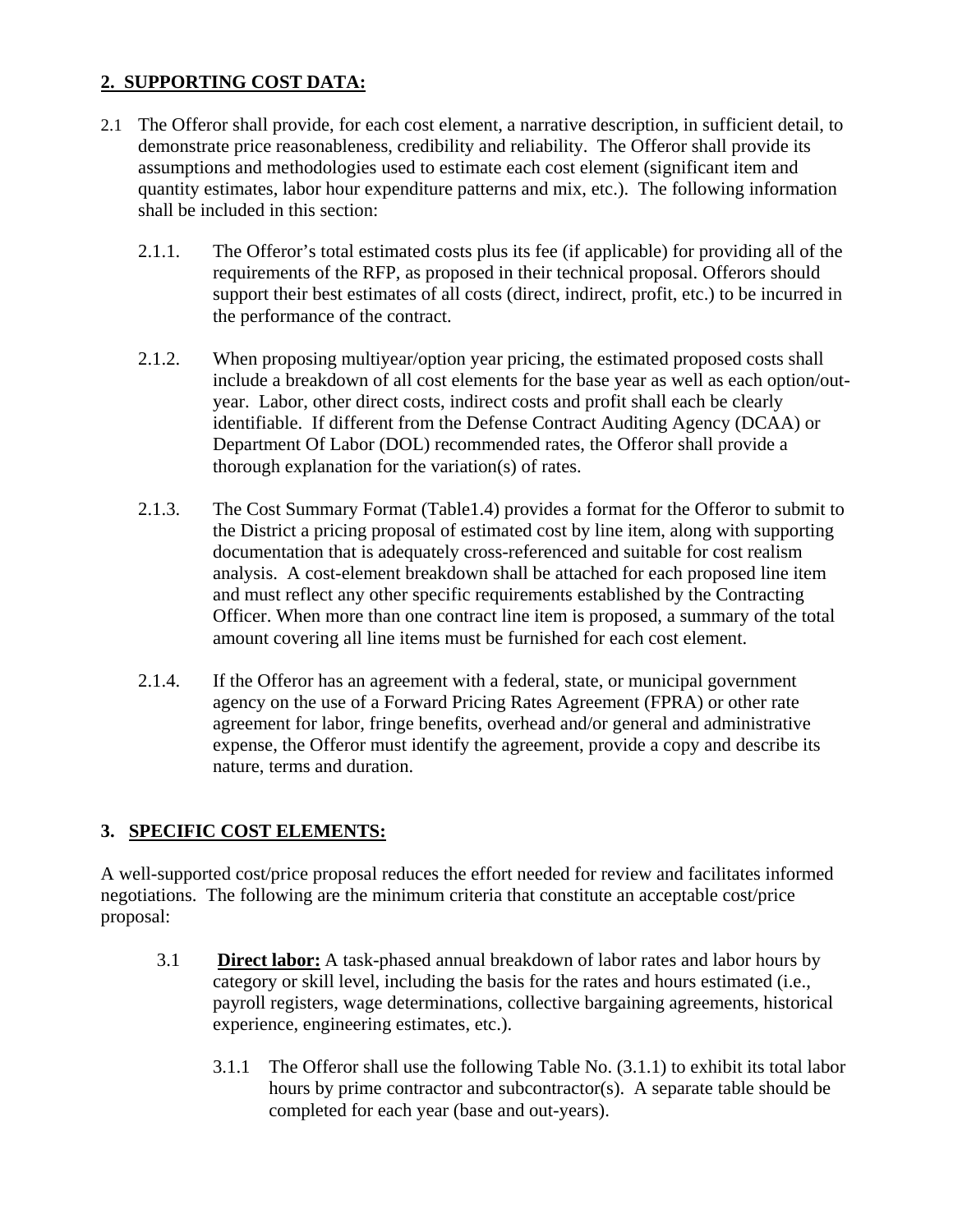#### **Table (3.1.1) Annual Labor Summary**

| <b>Item</b>                 | <b>Task</b> | <b>Task</b>    | <b>Task</b> | <b>Task</b>             | <b>Base Year</b> |
|-----------------------------|-------------|----------------|-------------|-------------------------|------------------|
|                             | 1           | $\overline{2}$ | 3           | $\overline{\mathbf{4}}$ | <b>Total</b>     |
| Labor Category, Prime       |             |                |             |                         |                  |
| Employee A                  |             |                |             |                         |                  |
| Employee B<br>٠             |             |                |             |                         |                  |
| Employee C<br>٠             |             |                |             |                         |                  |
| Labor Category, Sub.        |             |                |             |                         |                  |
| Employee D                  |             |                |             |                         |                  |
| Employee E<br>$\bullet$     |             |                |             |                         |                  |
| Employee F<br>$\bullet$     |             |                |             |                         |                  |
| Labor Category,             |             |                |             |                         |                  |
| Consultant                  |             |                |             |                         |                  |
| Employee G                  |             |                |             |                         |                  |
| Employee H                  |             |                |             |                         |                  |
|                             |             |                |             |                         |                  |
| <b>Total Labor Hours by</b> |             |                |             |                         |                  |
| Task                        |             |                |             |                         |                  |
|                             |             |                |             |                         |                  |

Note: Do not include wage rates in this table

- 3.1.2 A standard of 40 hours/week, 1,920 hours/year is recommended. If another standard is used, it should be precisely defined. Any deviation from the above labor-hour projection without substantiation may form the basis to reject the response to the RFP. The proposed labor-hours shall include prime contractor, subcontractor and consultant hours.
- 3.1.3 The Offeror shall also submit Table No. (3.1.4.b), depicting the labor mix percentages as proposed for the base year as well as the out-years and should match the personnel experience requirements specified in the RFP, Section **(to be referenced by the Contract Specialist),** under Personnel Experience. All of the RFP Key positions must be included within the Senior Staff categories. To provide a better understanding of this format, Table No. (3.1.4.a) is provided as an example.
- 3.1.4 The Offeror shall describe how the hourly direct labor rate was derived and indicate whether these rates are subject to any collective bargaining agreement(s), the Service Contract Act (SCA), Davis-Bacon, or any other special agreement which controls the labor rate indicated. When proposing price escalation for option/out-years, the Offerors must follow instructions provided under Economic Price Adjustments, Section H, of this RFP.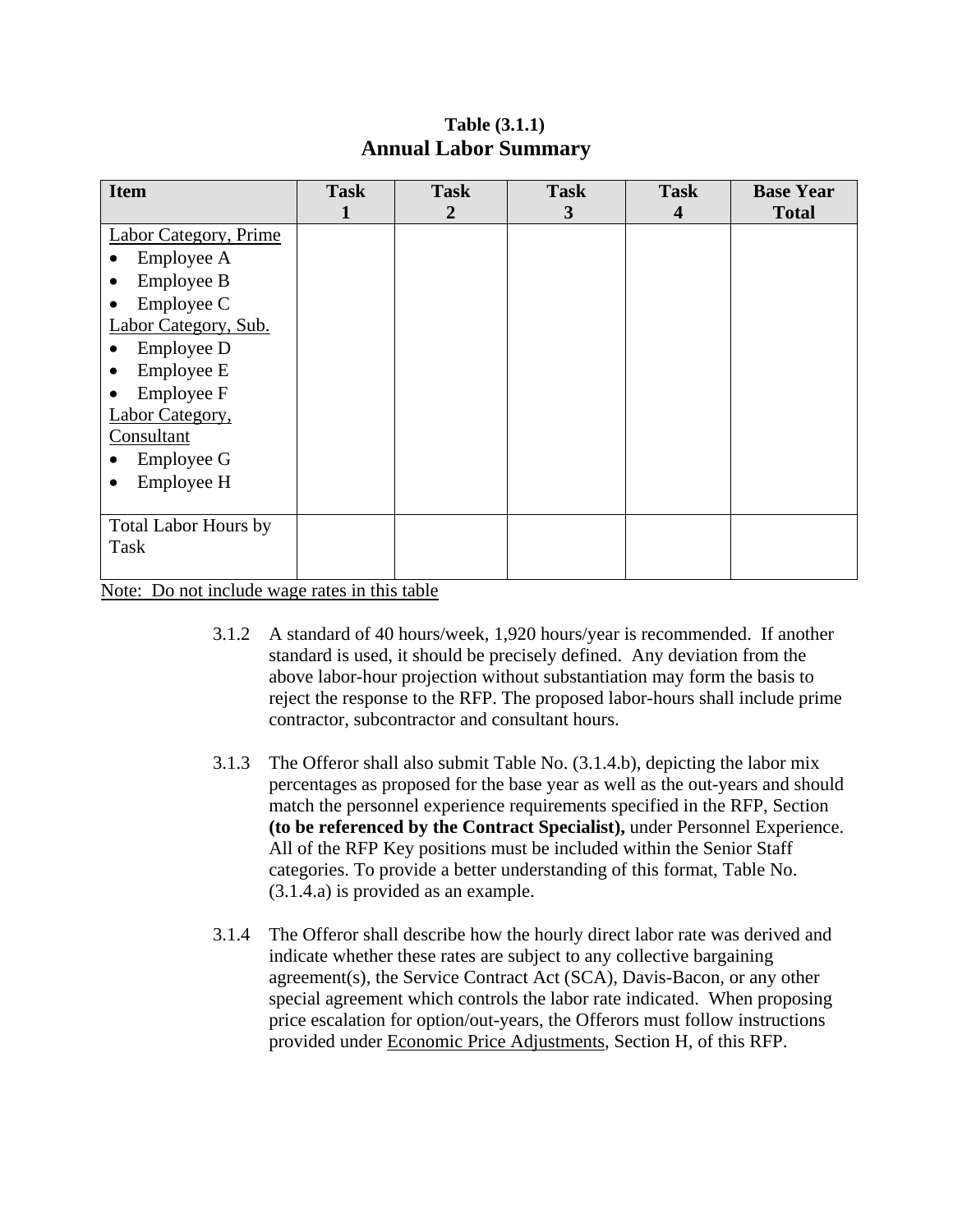#### **Table (3.1.4.a)**

#### **Summary of Proposed Annual labor Mix Category (with examples)**

| <b>NAME</b><br>(Note1) | <b>LABOR MIX</b><br>(Note 2) | <b>OFFEROR'S</b><br><b>LABOR</b><br><b>CATEGORY</b><br>(Note 3) | <b>PERCENT OF</b><br><b>TIME ON</b><br><b>CONTRACT</b><br>(Note 4) | <b>PLANNED</b><br><b>SOW</b><br><b>ASSIGNMENT</b><br>(Note 5) | <b>STATUS</b><br>(Note 6) |
|------------------------|------------------------------|-----------------------------------------------------------------|--------------------------------------------------------------------|---------------------------------------------------------------|---------------------------|
| Able, Jackson          | Sr. Staff Level 1            | <b>Program Director</b>                                         | PT/10%                                                             | N/A                                                           | PCE/E                     |
| Black, William E.      | Sr. Staff Level 1            | Psychiatrist                                                    | PT/20%                                                             | C.3                                                           | PCE/E                     |
| White, Pamela A.       | Sr. Staff Level 2            | Clinic Manager                                                  | PT/50%                                                             | C.4.1                                                         | PCE/P                     |
| Green, Robert T        | Sr. Staff Level 3            | Counseling Supvs.                                               | PT/50%                                                             | C.4.2                                                         | PCE/P                     |
| Ross, Allen            | Jr. Staff Level 1            | Counselor                                                       | FT/100%                                                            | C.4.3                                                         | PCE/E                     |

Note 1: Last name, first name, middle initial, grouped by task as specified in SOW. Attach resume for each name on list. The names on this list and the resumes are to be in the same order.

Note 2: Staff levels in each Labor Mix should be classified by the level of expertise and years of experience.

Note 3: Offerors internal labor category.

- Note 4: State whether the individual is employed full time (FT) or part time (PT) and the planned percentage of the named person's production time that is to be applied as a direct charge to the contract.
- Note 5: Identify by SOW paragraph(s) and task number, the major tasks to which the individual is expected to be assigned.
- Note 6: Enter PCE if individual is to be a prime contractor employee; enter SCE if the individual is to be a subcontractor employee; enter CON if individual is to be a consultant. Enter E if employee as of the date of this proposal; enter P if the individual is a pending employee as of date of the proposal. Signed Commitment Agreements are required for all individuals with P status. A copy of each agreement is to be inserted behind the resume section in the technical proposal.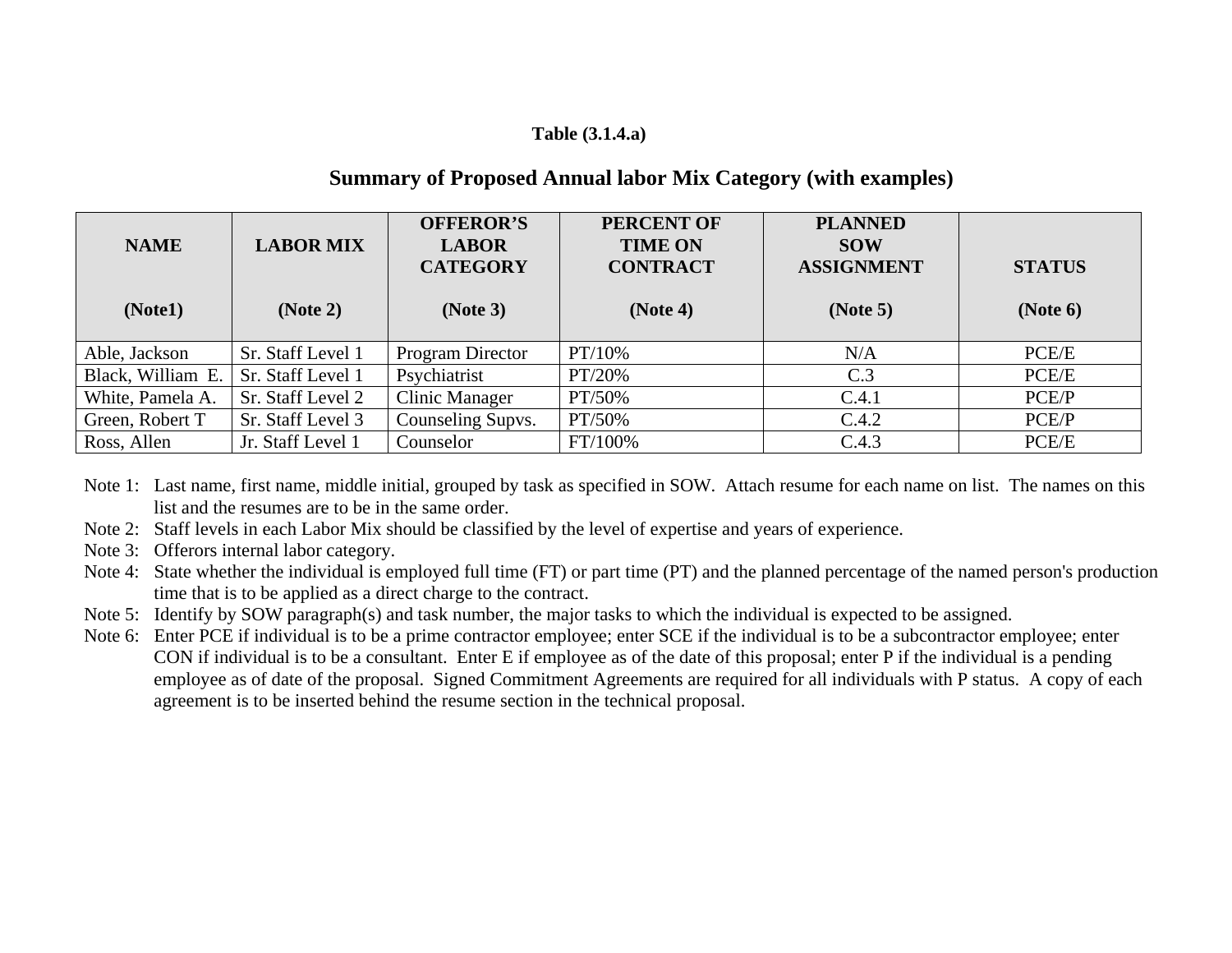#### **Table (3.1.4.b)**

#### **Summary of Proposed Annual labor Mix Category**

| <b>NAME</b><br>(Note1)            | <b>LABOR MIX</b><br>(Note 2) | <b>OFFEROR'S</b><br><b>LABOR</b><br><b>CATEGORY</b><br>(Note 3) | <b>PERCENT OF</b><br><b>TIME ON</b><br><b>CONTRACT</b><br>(Note 4) | <b>PLANNED</b><br><b>SOW</b><br><b>ASSIGNMENT</b><br>(Note 5) | <b>STATUS</b><br>(Note 6) |
|-----------------------------------|------------------------------|-----------------------------------------------------------------|--------------------------------------------------------------------|---------------------------------------------------------------|---------------------------|
| Labor Category, Prime             |                              |                                                                 |                                                                    |                                                               |                           |
| Employee A                        |                              |                                                                 |                                                                    |                                                               |                           |
| Employee B                        |                              |                                                                 |                                                                    |                                                               |                           |
| Employee C<br>$\bullet$           |                              |                                                                 |                                                                    |                                                               |                           |
| Employee D<br>$\bullet$           |                              |                                                                 |                                                                    |                                                               |                           |
| Labor Category, Sub.              |                              |                                                                 |                                                                    |                                                               |                           |
| Employee E<br>$\bullet$           |                              |                                                                 |                                                                    |                                                               |                           |
| Employee F<br>$\bullet$           |                              |                                                                 |                                                                    |                                                               |                           |
| Employee G                        |                              |                                                                 |                                                                    |                                                               |                           |
| <b>Labor Category, Consultant</b> |                              |                                                                 |                                                                    |                                                               |                           |
| Employee H                        |                              |                                                                 |                                                                    |                                                               |                           |
| Employee I                        |                              |                                                                 |                                                                    |                                                               |                           |

Last name, first name, middle initial, grouped by task as specified in SOW. Attach resume for each name on list. The names on this list and the resumes are to be in the same order.

- Note 2: Staff levels in each Labor Mix should be classified by the level of expertise and years of experience.
- Note 3: Offerors internal labor category.
- Note 4: State whether the individual is employed full time (FT) or part time (PT) and the planned percentage of the named person's production time that is to be applied as a direct charge to the contract.
- Note 5: Identify by SOW paragraph(s) and task number, the major tasks to which the individual is expected to be assigned.
- Note 6: Enter PCE if individual is to be a prime contractor employee; enter SCE if the individual is to be a subcontractor employee; enter CON if individual is to be a consultant. Enter E if employee as of the date of this proposal; enter P if the individual is a pending employee as of date of the proposal. Signed Commitment Agreements are required for all individuals with P status. A copy of each agreement is to be inserted behind the resume section in the technical proposal.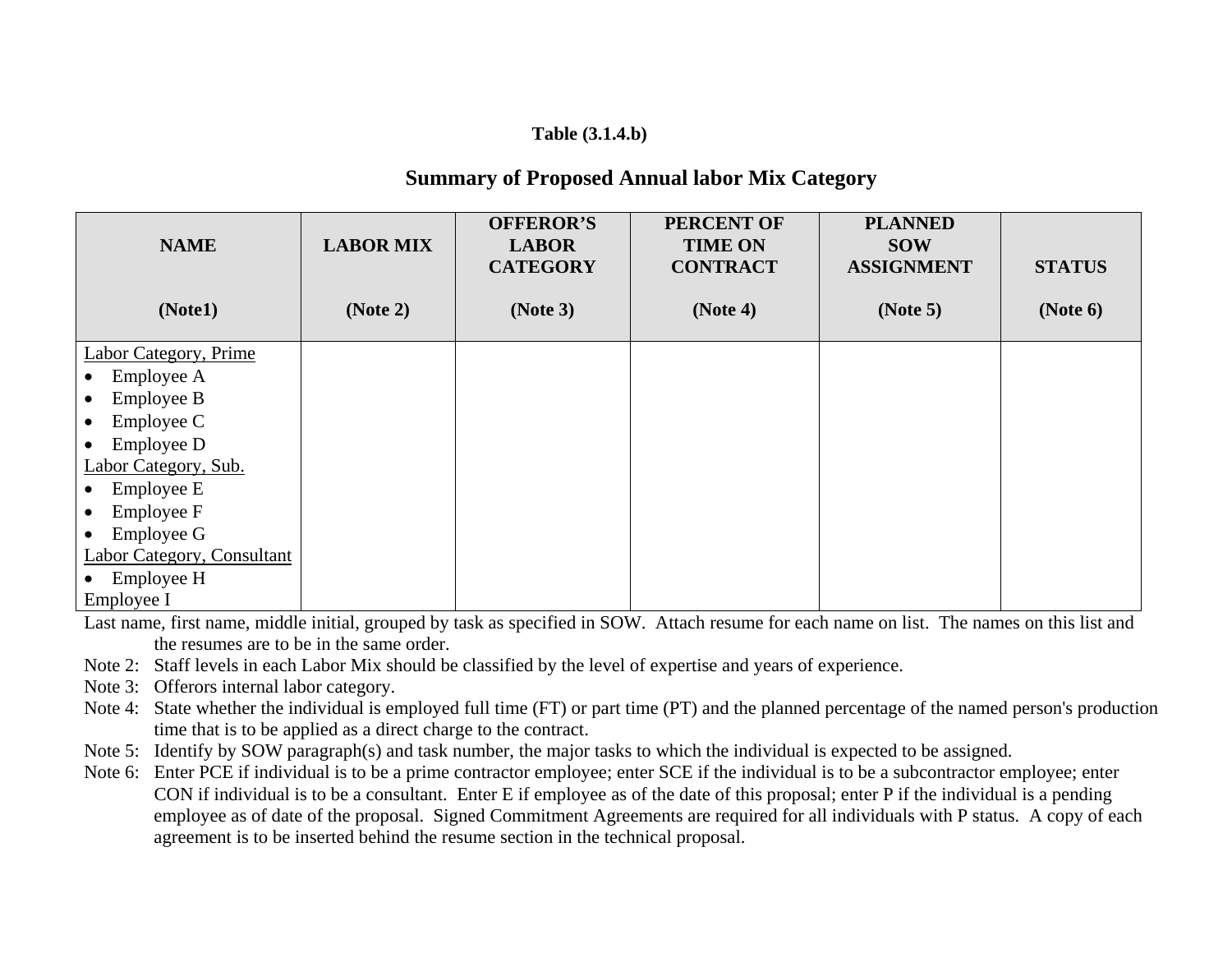- 3.2 **Indirect Costs:** The Offeror shall indicate it's proposed Fringe, Overhead and General & Administrative rates for each applicable fiscal or calendar year (as appropriate). The Offeror shall indicate if these rates are subject to a Forward Pricing Rate Agreement. If the proposed Indirect Rates differ from the Forward Pricing Rate Agreement, the Offeror shall provide an explanation. The Offeror shall provide its actual indirect rates for overhead, G&A and fringe benefits for at least the past three (3) years and shall explain the basis for any significant rate difference between the prior three year period and the rates proposed now.
- 3.3 **Other Direct Costs:** Other Direct Costs consists of materials, travel, reproduction, postage, telephone, supplies for the prime and all subcontracted effort. This includes all other direct costs associated with performance of the contract. Travel costs shall be in accordance with GSA Joint Travel Regulations for airfare, hotel, and per diem allowances. All other direct costs should be specifically identified and explained. If an allocated portion of a Direct cost is also included in an Offeror's indirect rate (such as General and Administrative), the Offeror should state so and list the types of expenses included in the indirect rate.
	- 3.3.1 The Offeror should identify types, quantities, and costs of all materials and supplies proposed including a non-loaded priced listing of individual materials or supplies ordered, or a consolidated and priced bill of materials for the entire proposal. A thoroughly documented bill of materials includes part numbers, description, unit costs, quantity required, extended cost (including delivery charges) and basis for the proposed cost (price quotation, prior buy, signed purchase orders, etc.) plus any other non-recurring costs. Deliverable materials are items delivered as a part of the work product. Examples of this are copies and binders delivered to the Government as a report or software ordered for and installed on a computer in a District Government office.
	- 3.3.2 The Offeror shall use the following Table (3.3.2) to exhibit its total other direct costs (ODC) by prime and subcontractor(s). A separate table should be completed for each year (base and out-years).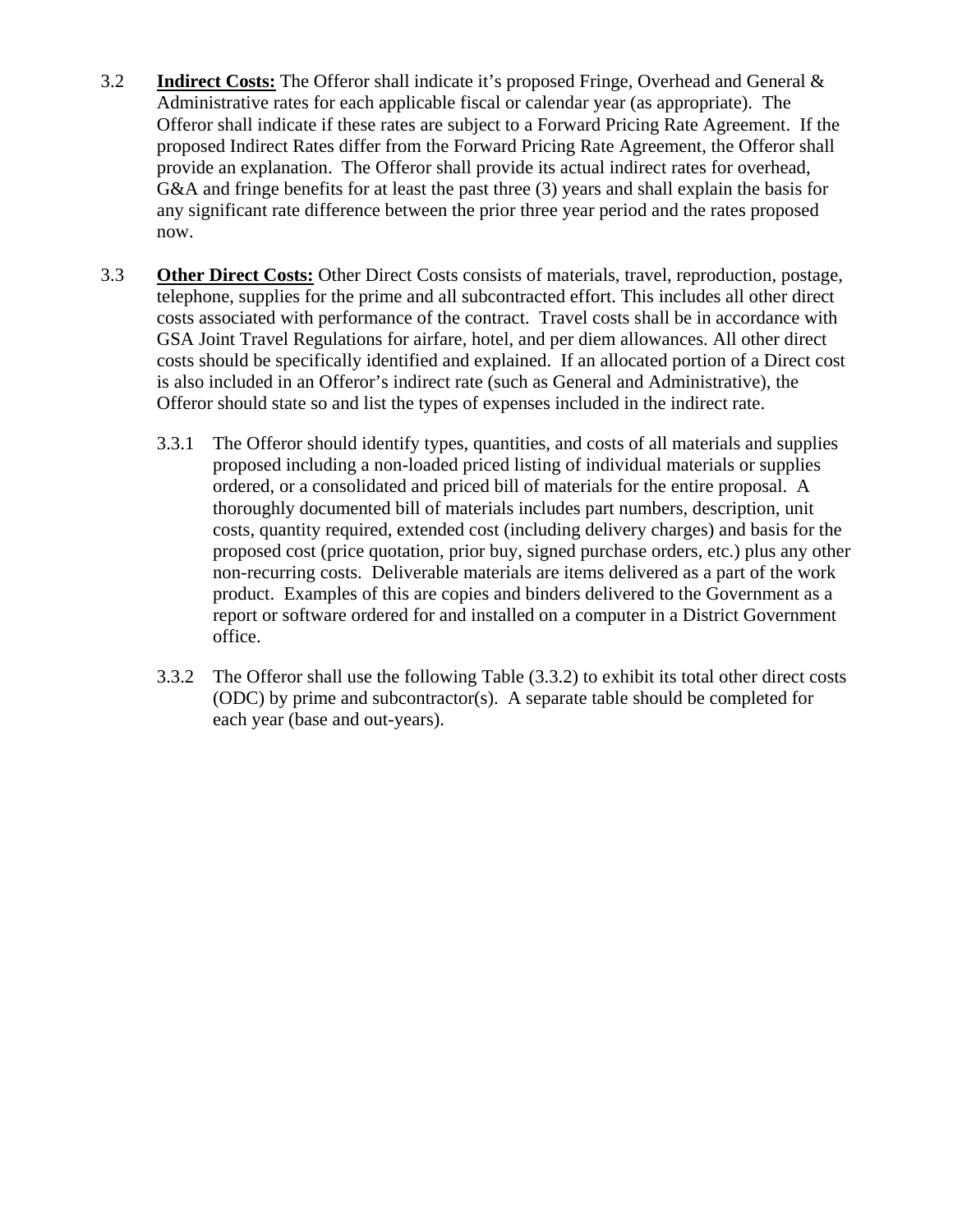#### **Table (3.3.2)**

| <b>Item</b>                      | Task 1 | Task 2 | Task 3 | Task 4 | <b>Base Year</b><br><b>Total</b> |
|----------------------------------|--------|--------|--------|--------|----------------------------------|
| <b>Supplies and Materials</b>    |        |        |        |        |                                  |
| Office Equipment                 |        |        |        |        |                                  |
| Travel                           |        |        |        |        |                                  |
| Airfare                          |        |        |        |        |                                  |
| Hotel<br>$\bullet$               |        |        |        |        |                                  |
| Meals & Incidentals<br>$\bullet$ |        |        |        |        |                                  |
| <b>Ground Transportation</b>     |        |        |        |        |                                  |
|                                  |        |        |        |        |                                  |
| Telecommunications               |        |        |        |        |                                  |
| Occupancy                        |        |        |        |        |                                  |
| Rent<br>$\bullet$                |        |        |        |        |                                  |
| <b>Utilities</b><br>$\bullet$    |        |        |        |        |                                  |
| <b>Building Maintenance</b>      |        |        |        |        |                                  |
| Transportation                   |        |        |        |        |                                  |
| <b>Client Care Cost</b>          |        |        |        |        |                                  |
| Food<br>$\bullet$                |        |        |        |        |                                  |
| Medical<br>$\bullet$             |        |        |        |        |                                  |
| Clothing                         |        |        |        |        |                                  |
| Personal Hygiene                 |        |        |        |        |                                  |
| Other                            |        |        |        |        |                                  |
|                                  |        |        |        |        |                                  |
| Total ODC by Task                |        |        |        |        |                                  |
|                                  |        |        |        |        |                                  |

## **Other Direct Costs (ODC) Summary**

*Note: State each individual cost element being proposed. Describe in the narrative section of the cost proposal, how each cost element is derived and why it is being proposed. (Not all cost elements in the table above will apply to each solicitation. The above table should be tailored to the requirements of the RFP.)* 

- 3.4 **Subcontracting Costs:** Each subcontract must be addressed separately. For any subcontract exceeding \$25,000 the cost/price proposal must show the names, quantities, prices, deliverables, basis for selection, and degree of competition used in the selection process. The subcontractor's cost or pricing data should be included along with the prime Offeror's proposal. If available, the Offeror should also include the results of its review and evaluation of the subcontract proposals. The Offeror shall provide copies of any cost or price analyses of the subcontractor costs proposed.
- 3.5 **Start-up Costs:** As appropriate, the Offeror shall identify all start up costs associated with this effort.